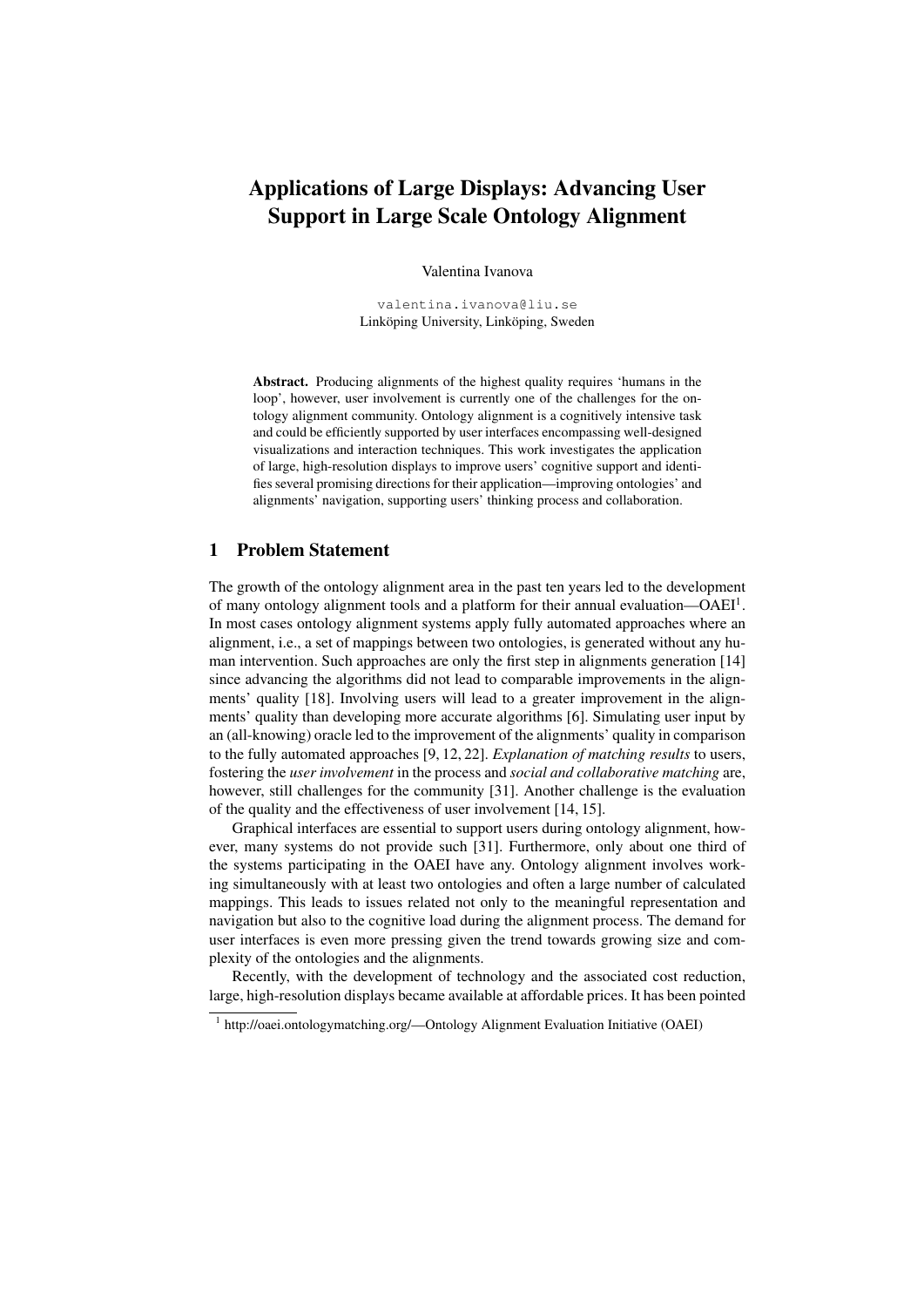out that 'when a display exceeds a certain size, it becomes qualitatively different'. A number of studies have shown improved performance and reduced cognitive load in an everyday office environment due to more peripheral awareness, glancing instead of windows switching to obtain additional information, flexibility in the organization of the space, etc. Environments where large displays are present are well-suited for activities involving several people where they can simultaneously work and discuss.

This work aims to improve the alignments' quality by addressing the challenge(s) of (collaborative) user involvement. It will design and develop user interfaces and corresponding visualization and interaction techniques by taking advantage of the latest technology developments. More specifically, it will investigate how to employ the extra space provided by large, high-resolution displays in order to improve navigation in the ontologies and alignments and provide a means to support the users' thinking process.

#### 2 Relevancy

As indicated by the initial 3Vs of Big Data—volume, velocity and variety—the amount of data today is growing with unprecedented speed. Broadly speaking, ontology alignment addresses the problems of data and knowledge sharing and reuse by providing techniques for integrating different data sources; it provides a means for interoperability between semantically-enabled applications. Now, in the Big Data era, it provides techniques to turn the data from distributed, heterogeneous datasets into valuable knowledge for their owners. The user interfaces, that will result from this work, will support the 'humans in the loop' during the knowledge intensive alignment process.

Moreover, the potential benefits from improving the alignments' quality will spread over all domains and applications that demand alignments and more importantly to domains and settings where alignments of highest quality are vital. One example is the biomedical domain where compromises with the alignments' quality are unacceptable. It is one of the earliest adopters of Semantic Web techniques and there are already initiatives addressing the demand for mappings, e.g., some OAEI tracks, Bioportal<sup>2</sup> and recently the Pistoia Alliance<sup>3</sup> Ontology Mapping project.

In addition, showcasing the benefits from large displays will likely lead to their application in other ontology engineering areas as well.

## 3 Related Work

To the best of my knowledge there are no works that address ontology alignment in a large, high-resolution display setting. Ontology alignment systems with user interfaces do exist, some of the OAEI tools provide visual interfaces as well, but they only consider regular visualization and interaction settings, e.g., desktop and mouse. Tools' interfaces often resulted from the need to provide user input to matchers [15], and functionality and usability issues with them exist (recent reviews in [12, 20]). They are rarely theoretically grounded and not based on advances in cognitive theories (except [16]). Earlier evaluations can be found in [15, 16, 18, 24].

<sup>&</sup>lt;sup>2</sup> http://bioportal.bioontology.org/—repository of biomedical ontologies

<sup>&</sup>lt;sup>3</sup> http://www.pistoiaalliance.org/—a non-profit alliance of life science companies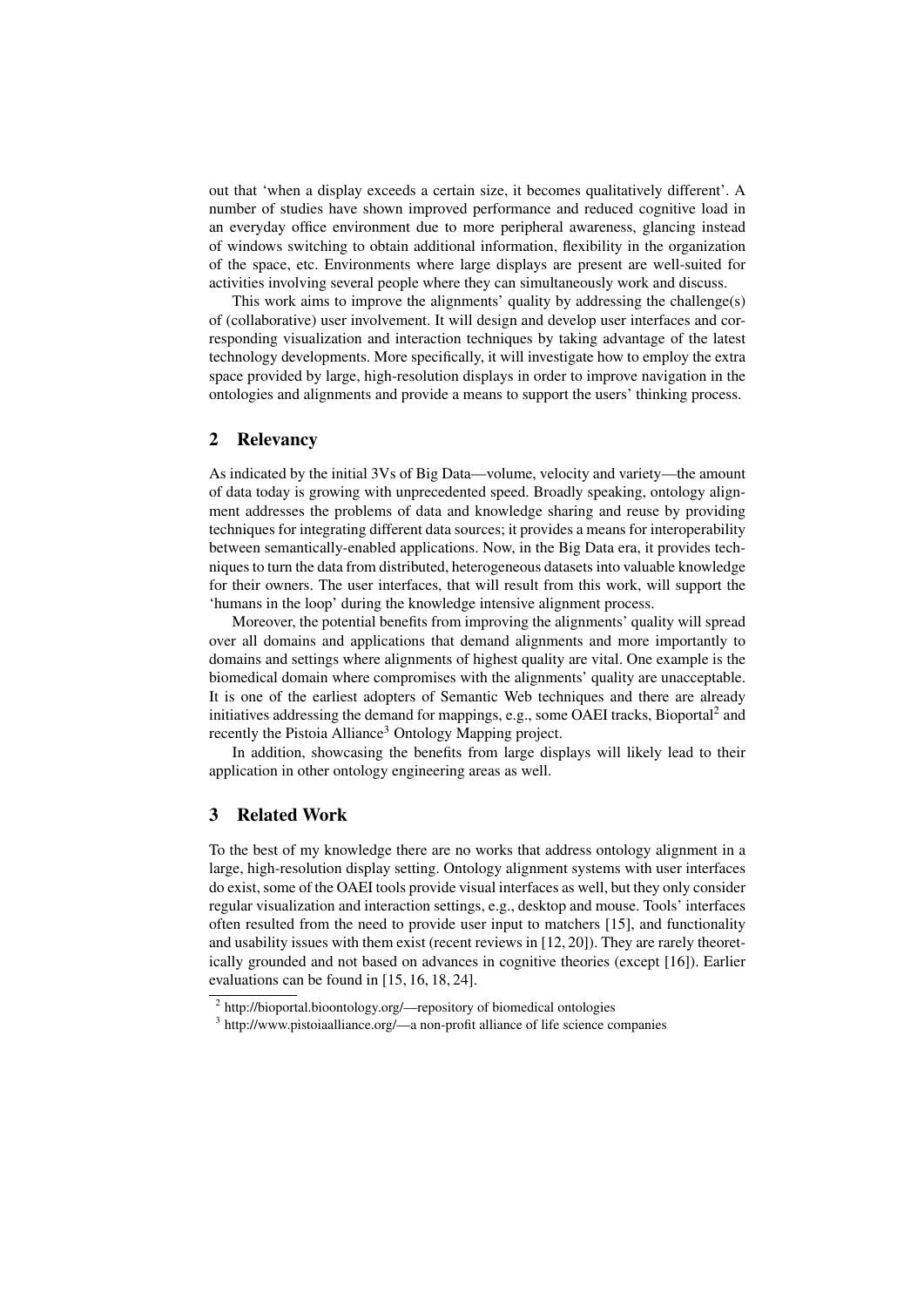This section presents work in connection to several aspects since there is no work considering ontology alignment in a large display setting. First, subsection 3.1 provides some considerations for ontology alignment and identifies opportunities for the application of large displays in its context—improving ontologies' and alignments' navigation, space to support users' thinking process and collaboration. Each of the following subsections (3.2, 3.3, 3.4) focuses on one of the opportunities and presents findings from relevant fields in support for it.

#### 3.1 Ontology Alignment (some considerations)

Ontology alignment is a complex and challenging task imposing significant cognitive demands on the users [15, 16]. Users are most often involved in selecting matchers and configuring combination strategies, validating automatically generated mappings, etc. The alignment process usually involves the user exploring both (unfamiliar) ontologies in order to become familiar with them and their formal representations and to understand their modelers' view of the domain. Further, the user needs to explore the mappings computed by the tool's algorithms in order to determine their correctness and create mappings missed by the system. It is an inherently error-prone process due to different levels of users' domain and knowledge representation expertise, experience, human biases, misinterpretations, etc.

The tasks above demand extensive *navigation in both ontologies and their alignment*. Depending on their visual representation, navigation may involve panning, zooming, scrolling, collapsing/expanding nodes, etc. and could result in users getting lost and disoriented; disorientation was, indeed, reported by Protégé users in [32]. Interactive navigation and ontology exploration are discussed as part of a cognitive support framework for ontology alignment [16]. The navigation within the alignment was improved in a large schema mapping tool [29] but it is not clear how it impacted the understanding of the ontologies and alignments. At the ontology modeling field, navigation was outlined as one of the areas that demands cognitive support [13]. Navigation and related behaviors was studied in [11] and requirements for cognitive support were devised.

Navigating and exploring ontologies serves to inspect and compare mappings, concept definitions and contexts, etc. for various purposes, e.g., to decide if a mapping is correct or if there is a better representation of the relationship between two concepts. To do so the user switches between views and windows while holding and processing necessary information in working memory which has limited capacity and duration  $(3±1)$  items and  $10-15$  sec. without rehearsal). Activities as above could effectively be supported by *extra display space* through simultaneously accommodating multiple (connected) representations to reduce the memory load. Decision making strategies involving comparisons are discussed in [16]. Other reasons for comparing and contrasting activities include revising previous decisions, their reasons and state of the process at that time, simulating, exploring and evaluating the consequences from a validation, identifying and resolving conflicts, etc. These tasks become even more important and information demanding when the alignment happens over a long period or in a collaborative setting. Exploration and comparison are also necessary for evaluating matchers' performance especially if no reference alignment is available and can also serve for the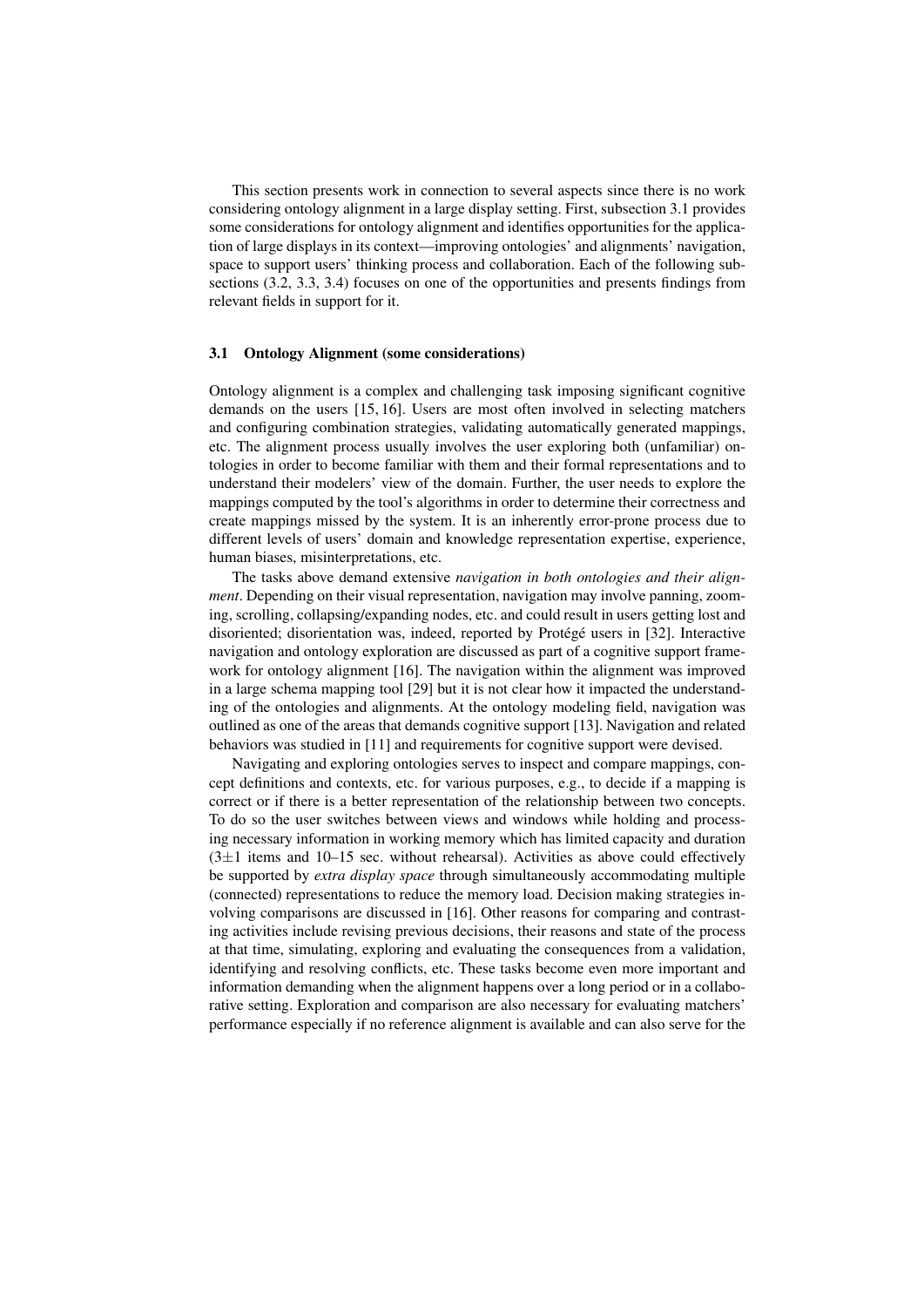purposes of identifying potential errors [4]. Verification discussed for ontology modeling [13] is also relevant to ontology alignment.

(Large-scale) Ontology alignment, similarly to ontology development, is hardly a single person task and *social and collaborative matching* is one of the challenges identified in [31] and a requirement from [20]. It is unlikely that one person possesses the domain knowledge needed to map all parts of the ontologies. Several people working together can discuss doubtful mappings and potentially reduce errors in the alignment. There is, however, little work done in this direction.

#### 3.2 Navigation in Digital Environments

Spatial navigation is a result of complex interaction of cognitive processes [36]. Navigation in digital information spaces in connection to humans' spatial abilities has been a subject of earlier studies outside of the context of large displays. In a number of studies participants with higher spatial abilities were more efficient in information seeking tasks in a large file system, an online environment, a modified browser, an online shopping database system, a hypermedia system, a command line interface. People with lower spatial abilities got lost in a hierarchical file system, completed fewer tasks and 'were hesitant to explore large numbers of categories'. Authors have suggested [7] that higher spatial abilities support the construction of better mental models of the system which are further employed while searching and navigating it. Differences in performance can be addressed by providing navigational aids, e.g., maps, that reduce the need for creating a mental model.

A significant part of the benefits provided by large displays are in connection to humans' spatial abilities. Large displays often replace virtual navigation by physical 'thus allowing the user to exploit embodied human abilities such as spatial awareness, proprioception, and spatial memory' [3]. Experiments in a virtual world [33, 34] compared a large, projected-wall display and a standard desktop display (with equivalent content). In the wall condition the users adopted more efficient cognitive strategies for egocentric tasks and performed better in path integration [34]; mental rotation, 3D navigational tasks, mental map formation and memory [33]. The effect of the display size on performance seemed independent of other influencing factors, e.g., interactivity and mental aid (e.g., landmarks). The performance for navigational tasks in large display conditions with more environmental cues (higher resolution or wider field of view) was improved for both males and females [10, 26]. Significant effect on display size and task complexity was shown in an abstract data manipulation task [25], and for low level visualization and navigation tasks, e.g., finding and comparing very detailed data [5].

#### 3.3 Using *Space to Think* by *Using Vision to Think*

One promising application of display space is to use the 'space to think' [2] by 'using vision to think' [8]. Visual representations serve to offload work to the perceptual system and expand working memory storage and processing capacity [8]. High correlation between working memory capacity and general reasoning abilities in large-scale studies was demonstrated in [1], but it is not yet well understood if the storage or processing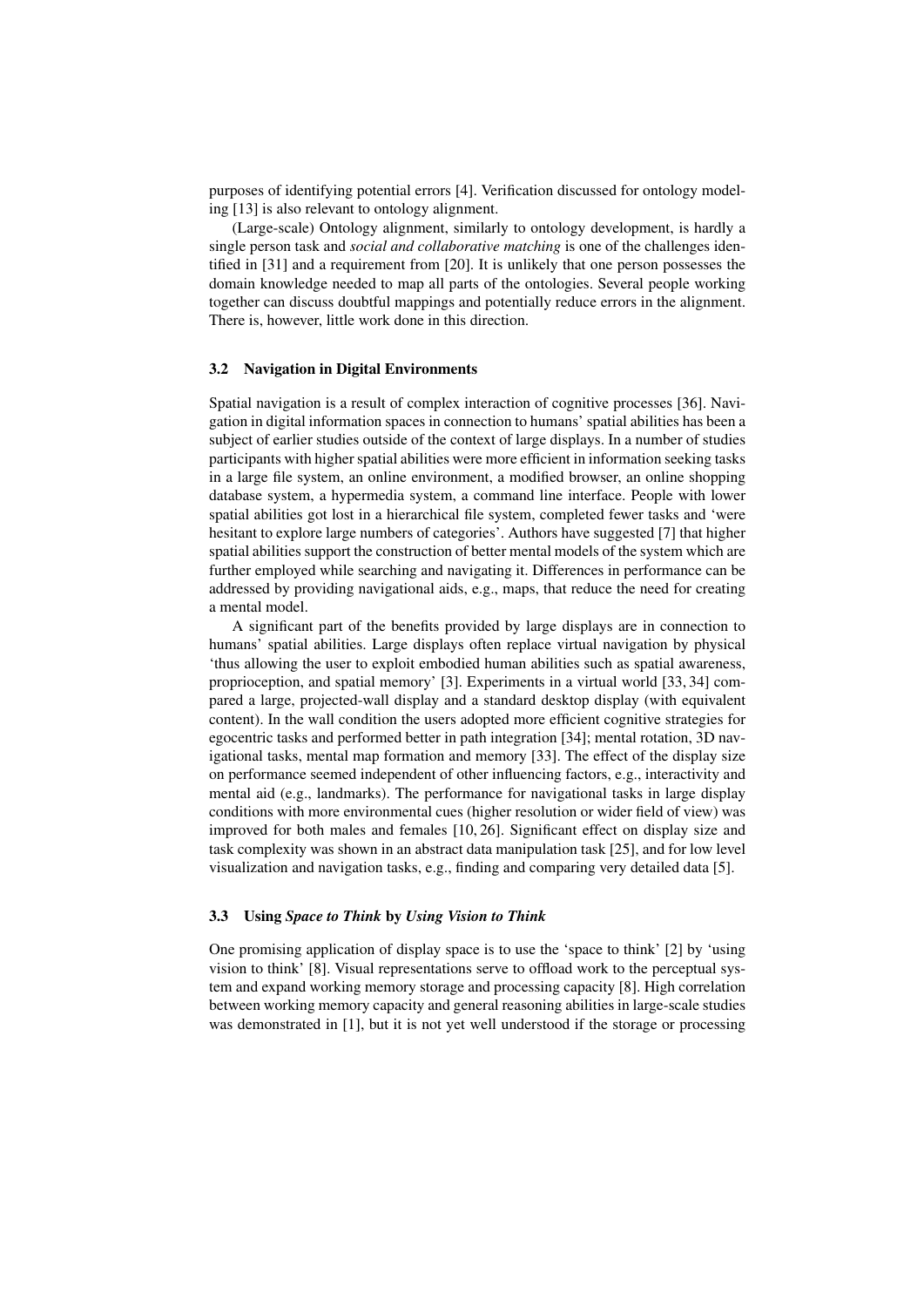capabilities (or both) account for the performance differences. Both storage and processing capabilities are addressed by the extra space of large displays. Instead of views' switching, it could accommodate multiple representations simultaneously, thus reducing the memory load. In the field of software comprehension tools, two of the principles in [35] consider freeing working memory by employing artifacts from the environment and choose easier to comprehend (by the humans' perceptual system) representations.

Large displays provide more space for process and sensemaking [3]. A series of 11 data-analysis workshops conducted on a six-meter white board provided examples of the anticipated usage of additional space by domain experts in various domains [23] including ontology alignment—use the space for persistent views of the data; show multiple views side-by-side; spread data to enable easier selection and modification; support 'trail of thoughts', enable backtracking and exploration of possibilities by visually depicting earlier steps. Multiple coordinated views on a wall-sized display led to different quality of insights attributed to reducing the view switching distractions and staying longer in 'insight-generating mental states' [28]. In the context of ontology alignment, users can be supported during the comparison and contrasting activities by presenting information persistently (instead of keeping it in memory while switching between views) and offloading part of the processing to the perceptual systems (instead of the memory). Comparing shape and color of simple objects was faster and caused fewer errors when information was presented simultaneously instead of on different zoom levels [27] or views. Since the visits between two juxtaposed views are cheaper (in comparison to zooming) more visits were made (which could contribute for fewer errors) [27].

Additionally, multiple views allow for balancing the advantages and disadvantages of different visual representations [21]. For large, heterogeneous datasets presenting the different aspects of the data 'may benefit user cognition' [21] and, as also shown in the context of ontology alignment [17], is suitable for different tasks. Different representations of the same data influence task efficiency and complexity and could even affect decision-making strategies [37].

#### 3.4 Collaboration

Large displays naturally support two behaviors observed in a collocated collaborative setting: territoriality—separating the space into personal, group, and storage space, and fluidly changing collaboration styles ranging from loosely coupled to closely coupled interaction. In contrast to desktop settings, they support several people working in parallel on different parts of the workspace by providing multiple simultaneous inputs and enough space to accommodate several (copies of) representations. Mutual awareness and background information have been identified as factors contributing to the success of collocated settings; they help in communication and coordination between people and are also supported by extra space. Recently, due to geographically distributed teams, mixed-presence settings have gained attention [30]. In such settings a shared workspace is created by connecting large remote displays where people interact with artefacts and can observe each other's actions as if they were working in a collocated setting. Some awareness mechanisms (hindered in a regular remote setting) such as territoriality and view orientation are supported in a mixed-presence setting due to the extra space [30].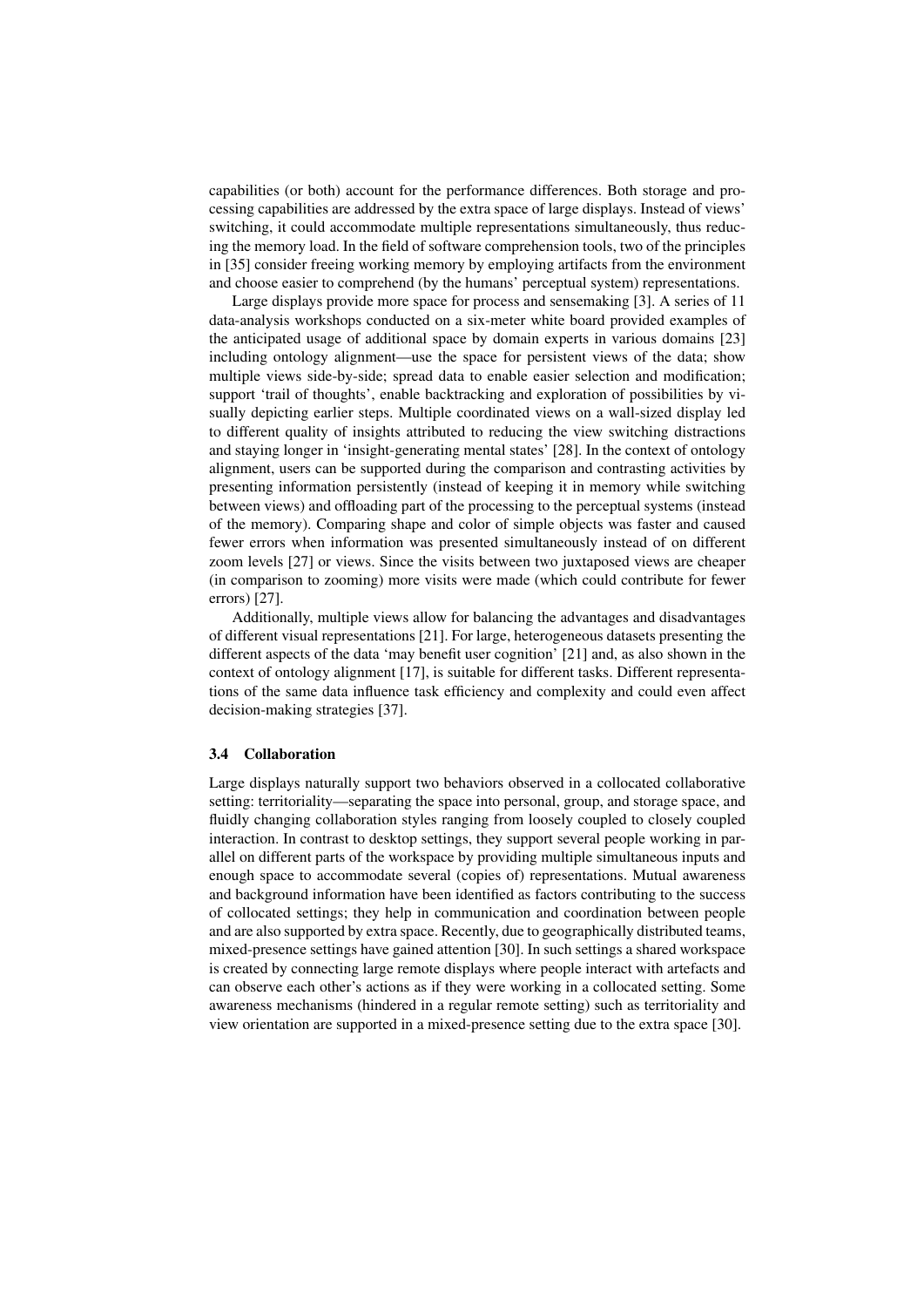## 4 Research Questions & Hypotheses

The research questions (R) and related hypotheses (H) explore different opportunities in which the extra space will lead to improvements in the alignments' quality and potentially speed up the ontology alignment process:

- R1: Are there benefits from applying large displays to ontology alignment for individual users and how to design and build such tools?
	- R1.1: Would the use of large displays help users in acquiring better understanding of the ontologies and alignments and how? H1.1: Users will acquire better and/or faster understanding of the ontologies

and alignments due to improved navigation within them.

• R1.2: Would the use of large displays support users during the ontology alignment process and how?

H1.2: Externalizing and supporting the thinking process by simultaneously providing multiple (connected) views will allow users to offload some of the cognitive processes to the perceptual system thus reducing their cognitive load.

– R2: Are there benefits from applying large displays to ontology alignment in a collaborative setting and how to design and build such tools?

H2: Collaboration in collocated and mixed-presence settings will be more efficiently supported due to the additional space.

# 5 Preliminary Results

Preliminary results in connection to the hypotheses above have not been obtained yet. Preliminary work to develop requirements for user support in large scale ontology alignment has started and consisted of user and literature evaluations of state-of-the-art systems [12, 20]. Other authors have conducted a number of workshops, including an alignment workshop, for studying interaction techniques for large displays [23]. Their study provides examples of how domain experts envision the usage of extra space for ontology alignment and an evidence for the practicability of H1.2.

## 6 Approach & Evaluation Plan

Further review of related literature will be performed to deepen my understanding in the areas covered by the hypotheses and to identify suitable visualization and interaction techniques. Depending on the hypothesis this literature will be selected from: navigation in complex digital environments in the context of software and knowledge engineering, schema matching, collaborative ontology engineering, design guidelines for collaborative environments, interaction techniques for large displays, etc. Cognitive task analysis or alternatively 'cheaper' cognitive walkthroughs with related/existing systems (in connection to the tasks and requirements identified in [16, 20]) will be conducted to envision places for introducing multiple views. This will result in the design and implementation of a user interface for an ontology alignment system taking advantage of the extra space available on a large, high-resolution display.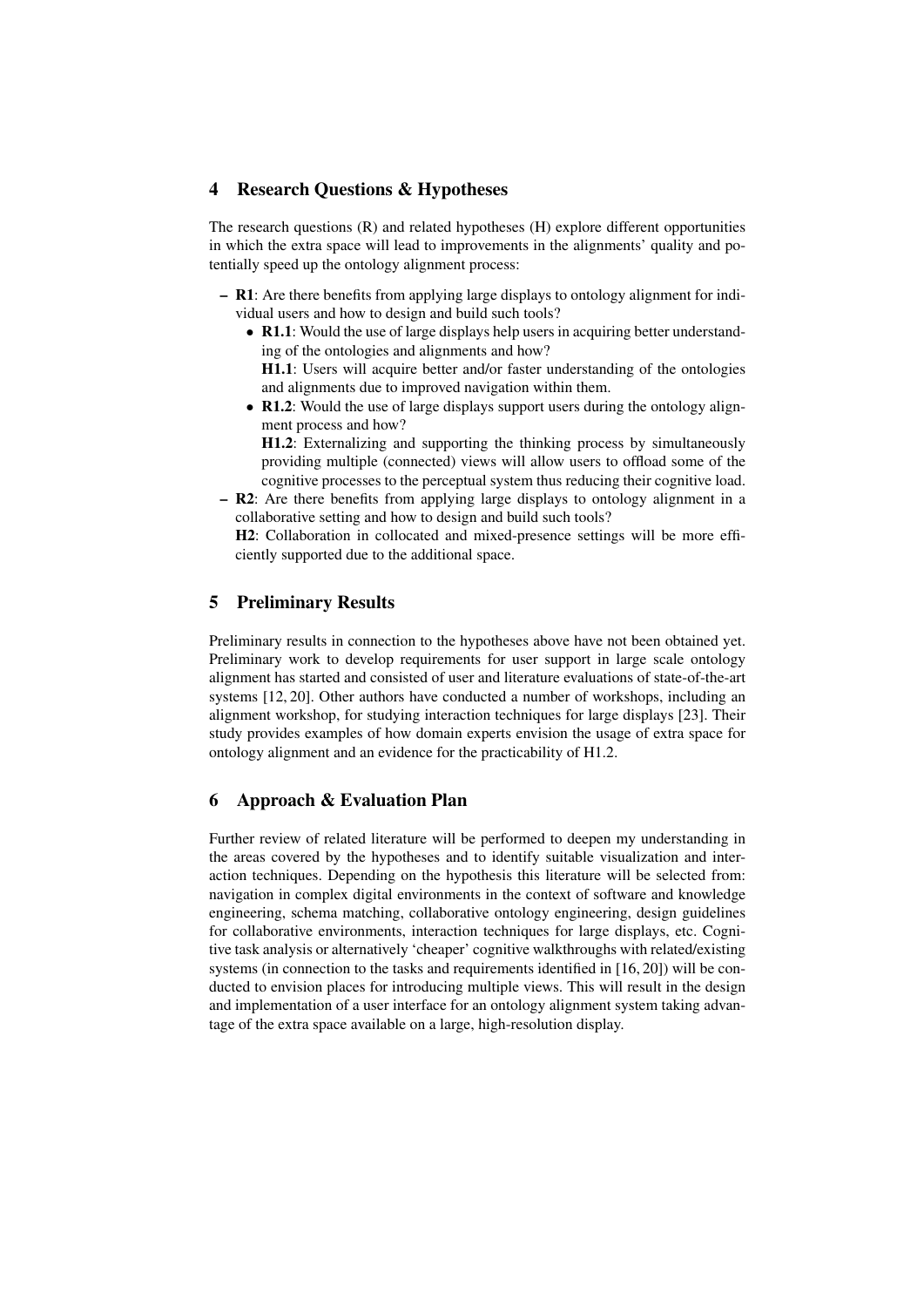Conducting user studies with domain expert and novice users in both laboratory and everyday setting would be very beneficial during the design phase and it is necessary for evaluation of the resulting user interfaces. The experiments will necessarily cover at least the following conditions size(small, large) x interface(H1.1:with/without navigational aids; H1.2:with/without multiple views). A combination of measures will be used for evaluation—performance metrics such as response time and accuracy, think-aloud protocols, collecting activity logs and self-reported metrics (NASA-TLX often used for cognitive load and SUS for usability; secondary task response time for extraneous cognitive load). Precision, recall and F-measure will be used to measure the impact on the alignments' quality. Collaborative features could be evaluated with a heuristic evaluation for groupware. Depending on the resources, collaborative sessions and interviews with the sessions' participants could be conducted and analyzed.

# 7 Reflections

My previous work in the area of ontology alignment, e.g., [12, 19, 20], together with analysis of related work in the field have provided understanding of the issues during the process. To address them, a review of literature from a broad range of fields has been conducted starting from cognitive psychology basics, navigation in digital environments, software and knowledge engineering, collaborative environments design, etc. and several promising directions were identified in the hypotheses.

Acknowledgments. I am grateful to my supervisor Prof. Patrick Lambrix. This work has been financially supported by SeRC, CUGS and the EU FP7 project VALCRI.

## References

- 1. Working-memory capacity explains reasoning abilityand a little bit more. *J. Intelligence*, 30:261 – 288, 2002.
- 2. C Andrews, A Endert, and C North. Space to think: Large high-resolution displays for sensemaking. In *CHI 2010*, pages 55–64, 2010.
- 3. C Andrews, A Endert, B Yost, and C North. Information visualization on large, highresolution displays: Issues, challenges, and opportunities. *J. Info. Vis.*, 10:341–355, 2011.
- 4. J Aurisano, A Nanavaty, and I Cruz. Visual analytics for ontology matching using multilinked views. In *VOILA 2015*, pages 25–36, 2015.
- 5. R Ball and C North. Effects of tiled high-resolution display on basic visualization and navigation tasks. CHI EA 2005, pages 1196–1199, 2005.
- 6. P A Bernstein and S Melnik. Model Management 2.0: Manipulating Richer Mappings. In *ACM SIGMOD Int. Conf. on Management of data*, pages 1–12, 2007.
- 7. F R Campagnoni and K Ehrlich. Information retrieval using a hypertext-based help system. *ACM Trans. Inf. Syst.*, 7(3):271–291, 1989.
- 8. S K Card et al., editors. *Readings in Information Visualization: Using Vision to Think*. 1999.
- 9. M Cheatham et al. Results of the oaei 2015. In *OM 2015*, pages 60–115, 2015.
- 10. M Czerwinski, D S Tan, and G G Robertson. Women take a wider view. CHI 2002, pages 195–202, 2002.
- 11. T d'Entremont and M-A Storey. Using a degree of interest model to facilitate ontology navigation. In *IEEE VL/HCC 2009*, pages 127–131, 2009.